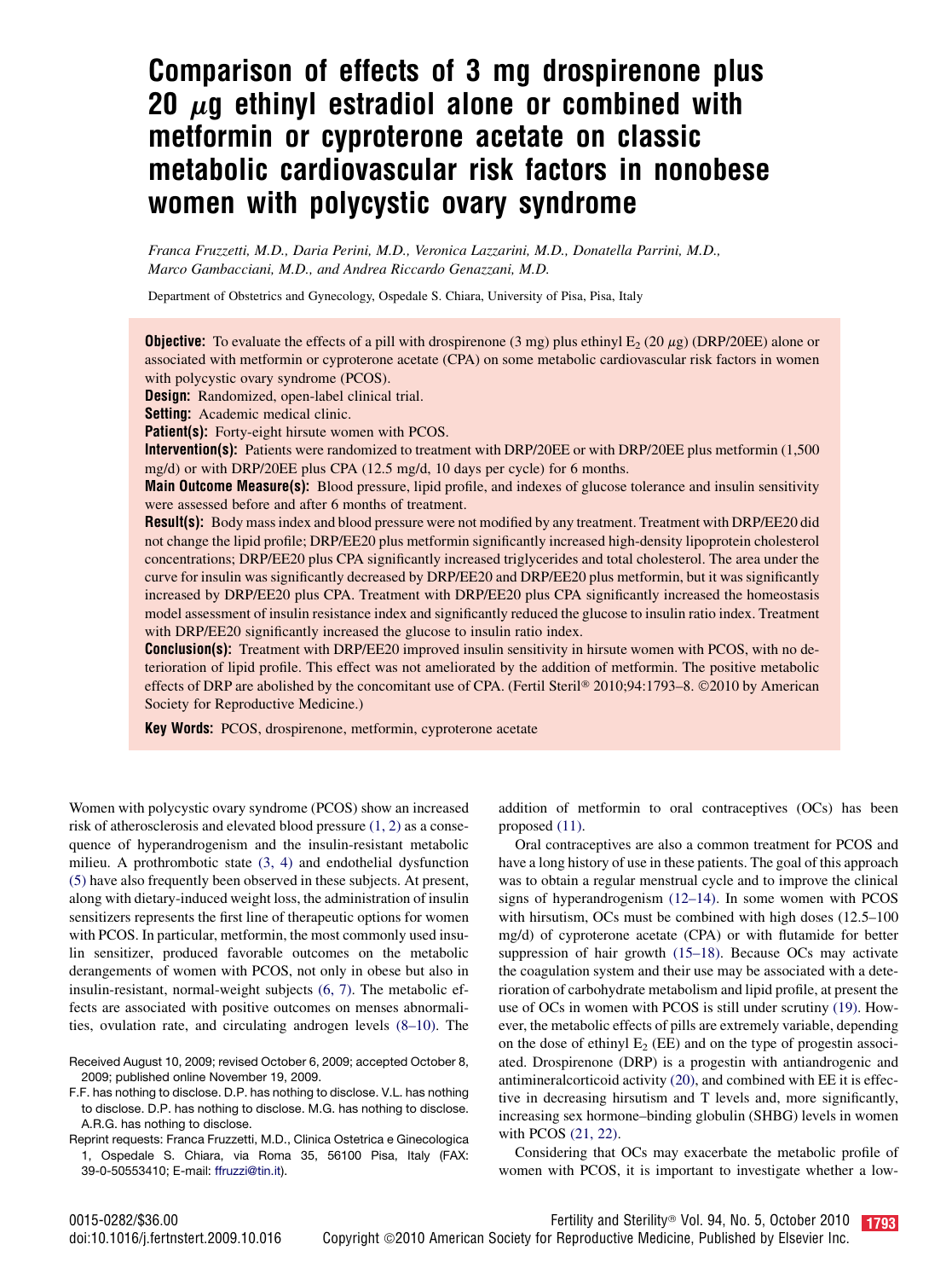<span id="page-1-0"></span>

| Parameter                                  | DRP/EE20<br>$(n = 16)$ | DRP/EE20 $+$ metformin<br>$(n = 15)$ | DRP/EE20 $+$ CPA<br>$(n = 16)$ |
|--------------------------------------------|------------------------|--------------------------------------|--------------------------------|
| Age $(y)$                                  | $24.3 \pm 2.9$         | $23.6 \pm 3.6$                       | 24.1 $\pm$ 4.8                 |
| BMI ( $kg/m2$ )                            | $24.7 \pm 3.0$         | $24.7 \pm 3.9$                       | $23.8 \pm 2.5$                 |
| <b>WHR</b>                                 | $0.8 \pm 0.2$          | $0.8 \pm 0.1$                        | $0.8 \pm 0.1$                  |
| Total T (ng/mL)                            | $0.7 \pm 0.3$          | $0.7 + 0.2$                          | $0.8 \pm 0.3$                  |
| SHBG (ng/mL)                               | $29.5 \pm 12.3$        | $23.7 \pm 10.9$                      | $31.0 \pm 10.3$                |
| <b>FAI</b>                                 | $10.3 \pm 8.2$         | 11.0 $\pm$ 4.1                       | $10.7 \pm 8.0$                 |
| Androstenedione (ng/mL)                    | $3.1 \pm 1.2$          | $2.5 \pm 0.9$                        | $3.5 \pm 1.0$                  |
| Total cholesterol (mg/dL)                  | $149.0 \pm 13.2$       | $160.4 \pm 33.7$                     | $165.4 \pm 25.2$               |
| HDL cholesterol (mg/dL)                    | 53.1 $\pm$ 6.6         | $51.8 \pm 15.3$                      | $51.7 \pm 9.3$                 |
| LDL cholesterol (mg/dL)                    | $86.6 \pm 13.0$        | $85.7 \pm 27.3$                      | $91.1 \pm 20.0$                |
| Triglycerides (mg/dL)                      | $67.9 \pm 15.6$        | $90.1 \pm 16.2$                      | $84.3 \pm 25.3$                |
| Fasting glucose (mg/dL)                    | 76.1 $\pm$ 7.9         | $78.4 \pm 9.2$                       | $78.3 \pm 5.3$                 |
| Fasting insulin $(\mu U/mL)$               | $9.4 \pm 3.8$          | $9.3 \pm 4.3$                        | $7.4 \pm 3.4$                  |
| AUC glucose (mg/dL $\times$ 120 min)       | $12,291 \pm 2,325$     | $13,299 \pm 2,364$                   | $12,200 \pm 2,443$             |
| AUC insulin ( $\mu$ U/mL $\times$ 120 min) | $5,490 \pm 3,057$      | $5,446 \pm 3,468$                    | $4,877 \pm 2,277$              |
| <b>HOMA-IR</b>                             | $1.9 \pm 0.7$          | $1.8 \pm 1.1$                        | $1.4 \pm 0.6$                  |
| G/I                                        | $8.6 \pm 3.5$          | $10.2 \pm 4.2$                       | $12.1 \pm 3.9$                 |
| Systolic blood pressure (mm Hg)            | 112.1 $\pm$ 8.1        | $116.5 \pm 8.5$                      | $112.7 \pm 12.3$               |
| Diastolic blood pressure (mm Hq)           | $71.4 \pm 3.8$         | $73.5 \pm 5.3$                       | $75.9 \pm 10.4$                |

*Note:* Data are expressed as mean  $\pm$  SD. The Kruskal-Wallis test was performed to analyze the differences among the three groups at baseline. *P*< 05 was considered statistically significant.

Fruzzetti. Drospirenone in women with PCOS. Fertil Steril 2010.

dose DRP-OC–containing preparation administered to hirsute women with PCOS, alone or in combination with metformin or CPA, affects some cardiovascular risk factors.

## MATERIALS AND METHODS Study Population

The study protocol was approved by the institutional review board of the University of Pisa. Informed consent was obtained from all participants and/or their parents before entering in the study.

Forty-eight consecutive patients with PCOS who attended to the Outpatient Clinic of Reproductive Endocrinology of the University of Pisa were enrolled prospectively for the study during 2008 (from March to November). The mean age was 24 years (range, 15–34 years). Women were diagnosed with PCOS on the basis of the presence of chronic oligomenorrhea and hirsutism, according to the Rotterdam [\(23\)](#page-5-0) and National Institutes of Health criteria [\(24\)](#page-5-0). Hirsutism was defined as a Ferriman-Gallwey score >8. The hirsutism score in these women ranged from 9 to 22. Thirty-one women had polycystic ovaries on ultrasound examination. Subjects with body mass index (BMI)  $>30$  kg/m<sup>2</sup> and those with a gynecologic age less than 2 years after menarche or aged >35 years at the time of evaluation were excluded. None of the patients were affected by hypertension, glucose intolerance, or diabetes mellitus, and none of the subjects had a personal history of cardiovascular events or received treatment with OCs, antiandrogens, insulin sensitizers, or drugs that might interfere with blood pressure regulation, lipid profile, or carbohydrate metabolism for the previous 6 months.

Subjects with hyperprolactinemia, hypo- or hyperthyroidism, congenital adrenal hyperplasia, Cushing's syndrome, or androgen-secreting tumors were excluded from this study.

#### Study Design

Subjects were randomized to receive an antiandrogenic low-dose OC pill in cycles of 28 days (21 pills containing 20  $\mu$ g EE plus 3 mg of DRP [DRP/ EE20], followed by 7 no-pill days; Yasminelle; Bayer Schering Pharma, Milan, Italy) alone (16 subjects), or the same estro-progestin preparation combined with 500 mg of metformin (Glucophage; Merck, Florence, Italy) three times daily (16 subjects). A third group (16 subjects) received the same low-dose pill plus 12.5 mg/d of CPA (Androcur; Bayer Schering Pharma). Because CPA is stored in the adipose tissue during the period of administration, the drug was administered during the first 10 days of the estroprogestin preparation. The allocation sequence of the treatments was decided by a third party (D.P.) before the recruitment of patients by random-number tables. Treatments were started the first day of a spontaneous or induced menstrual cycle. Metformin was started at a 750-mg dose daily during the first week of treatment, with the aim of minimizing gastrointestinal side effects. All patients were instructed to not modify their diet and physical activity throughout the trial. All women received their medications for 6 months.

All subjects were studied at baseline, during the follicular phase of the menstrual cycle (3–7 days after the onset of last spontaneous or progestin-induced menstrual bleeding), and after six cycles of treatment (1 out of the last 4 days of the 21-pill intake regimen). Height and weight were measured on the morning of testing, and BMI was calculated. Waist and hip circumferences were measured, and waist/hip ratio (WHR) was calculated. Diastolic and systolic blood pressure was also measured in each woman. Blood pressure was measured by the same trained physician using a standard mercury sphygmomanometer with an appropriate cuff size. Blood samples were obtained between 8:00 AM and 8:30 AM after an overnight fast for determination of total cholesterol, low-density lipoprotein (LDL) cholesterol, high-density lipoprotein (HDL) cholesterol, and triglyceride concentrations. An oral glucose tolerance test (OGTT) was also performed. Plasma samples for glucose and insulin concentrations were collected before and after 30, 60, 90, and 120 minutes from a 75-g oral glucose administration. Blood samples for determination of total T, androstenedione (A), and SHBG concentrations were also obtained. The free androgen index (FAI) was calculated: T  $(mmol/L)/SHBG$   $(mmol/L) \times 100$ .

Insulin plasma levels were expressed as area under the curve after glucose ingestion (AUC-insulin). The AUC was calculated by trapezoidal rule and expressed as micro-units per milliliter  $\times$  120 minutes. As for indicators of insulin sensitivity, the homeostasis model assessment of insulin resistance (HOMA-IR) was calculated using the following formula: [blood glucose (nmol/L)  $\times$  insulin  $(\mu U/mL)$ ]/22.5. The glucose/insulin ratio (G/I) was also calculated.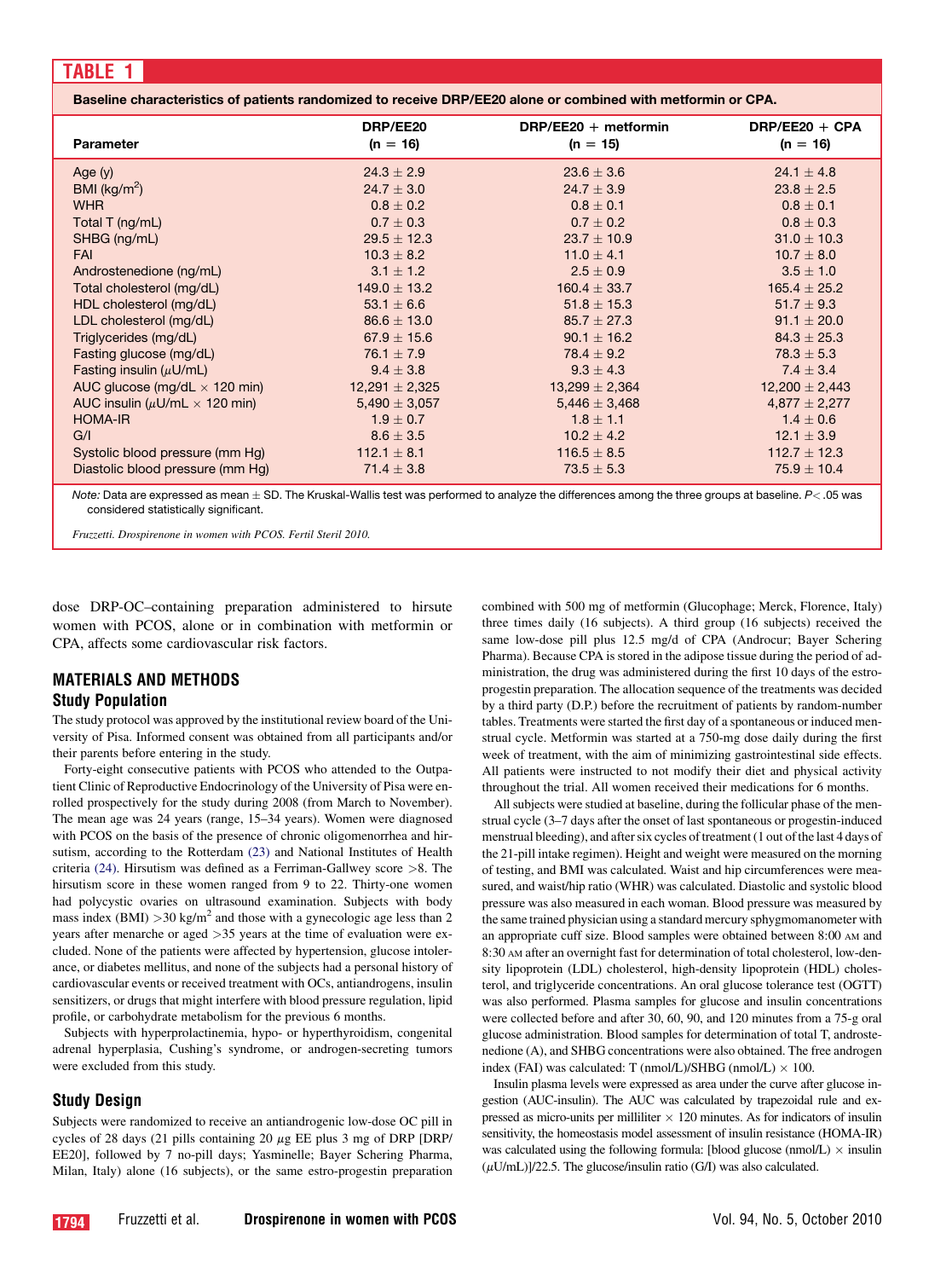# <span id="page-2-0"></span>**FIGURE**

Changes in clinical characteristics and in the lipid profile of patients with PCOS submitted to treatment with DRP/EE20 alone or combined with metformin or CPA for 6 months. Data are expressed as means  $\pm$  SD. The Wilcoxon test was performed to evaluate the differences in the response to each treatment in each group. P< .05 was considered statistically significant. <sup>a</sup>P< .01 vs. baseline value in the DRP/EE20 plus CPA group; <sup>b</sup>P<.05 vs. baseline value in the DRP/EE20 plus metformin group.



### Laboratory Analysis

Total cholesterol, HDL cholesterol, and triglycerides were determined by enzymatic methods (Beckman Coulter, Galway, Ireland). Low-density lipoprotein cholesterol was calculated using Friedewald's equation ([total cholesterol - HDL] - [tryglicerides/5]). Insulin was determined by an immunoradiometric assay (DiaSorin, Vercelli, Italy); the intra-assay and interassay coefficients of variation (CVs) for insulin assay were 2.1%–2.6% and 2.9%– 4.7%, respectively. Blood glucose was determined using the glucose oxidase method.

Androstenedione concentrations were determined by RIA (Biosource Europe, Nivelles, Belgium). The intra-assay and interassay CVs for A assay were 3.2%–4.5% and 5.9%–9.0%, respectively. Total T concentrations were determined by RIA (Ortho-Clinical Diagnostic, S.J. dos Campos, Brazil). The intra-assay and interassay CVs of total T were 2.3%–3.1% and 4.9%–7%, respectively.

### Statistical Analyses

Assuming that, in the comparison of the differences between the means of paired data, the difference induced by treatment was equal to 1 SD of the difference and by setting type 1 error at 0.05 and type 2 error at 0.20, at least 10 subjects were sufficient in each group to detect statistically significant modification in the data analyzed. For statistical analysis, because of the variability for some of the parameters tested, nonparametric tests have been used. The differences among the three groups at baseline and at the end of treatment were analyzed by the Kruskal-Wallis test. To evaluate the differences in response to each treatment in each group, the Wilcoxon test was used. All data are reported as mean  $\pm$  SD. For all analysis a P value of <.05 was considered statistically significant.

## RESULTS

Among the enrolled women, 25% had hyperandrogenemia (defined as total T >0.8 ng/mL and/or A >3.1 ng/mL). At baseline no subject had glucose intolerance. Insulin resistance was found in 20% of enrolled women and dyslipidemia in 38%. The baseline characteristics of each group are summarized in [Table 1](#page-1-0) and show no differences among the patients randomized to each treatment. All but 1 patient completed the study. This subject, enrolled in the DRP/EE20  $+$  metformin group, interrupted the study because of gastrointestinal side effects.

### Effects of Treatment on Clinical Characteristics and Lipid Profile

The BMI and WHR were not modified by any pharmacologic approach (Fig. 1). No changes in diastolic and systolic blood pressure were observed. In the DRP/EE20 group no significant changes in lipid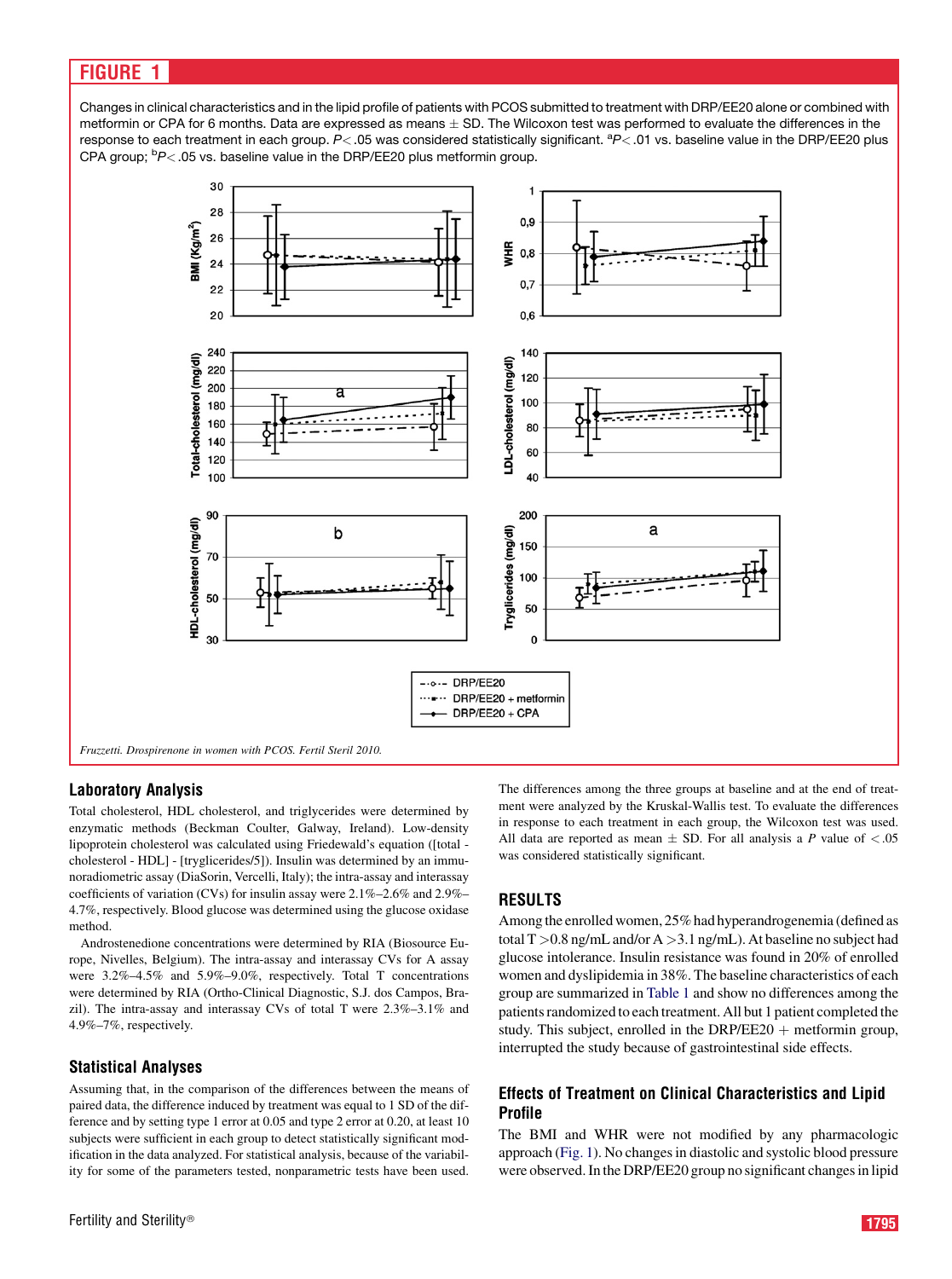# FIGURE 2

Changes in index of glucose tolerance and insulin sensitivity in patients with PCOS treated with DRP/EE20 alone or combined with metformin or CPA for 6 months. Data are expressed as means  $\pm$  SD. The Wilcoxon test was performed to evaluate the differences in the response to each treatment in each group. *P<*.05 was considered statistically significant. <sup>a</sup>*P<*.01 vs. baseline value in the DRP/EE20 + CPA group;  ${}^{6}P$   $>$  005 vs. baseline value in the DRP/EE20 + CPA group;  ${}^{6}P$   $>$  001 vs. P<.05 vs. baseline value in the DRP/EE20 + metformin group; <sup>c</sup>P<.005 vs. baseline value in the DRP/EE20 + CPA group; <sup>d</sup>P<.001 vs. baseline value in the DRP/EE20 + CPA group; <sup>e</sup>P< .05 vs. baseline value in the DRP/EE20 group; <sup>f</sup>P< .01 vs. baseline value in the DRP/EE20 group.  $AUC = AUC$  during OGTT.



profile were observed [\(Fig. 1\)](#page-2-0). In women treated with DRP/EE20  $+$ metformin, the HDL cholesterol concentrations only increased significantly  $(P<.05)$  when compared with baseline values ([Fig. 1\)](#page-2-0).

In women treated with DRP/EE20  $+$  CPA a significant increase  $(P<.01)$  in total cholesterol and triglyceride levels was observed, whereas HDL and LDL cholesterol levels did not change during the study [\(Fig. 1](#page-2-0)). At the end of treatment total cholesterol levels in the DRP/EE20  $+$  CPA group were significantly higher  $(P<.001)$  than in the other groups.

## Effects of Treatment on Glucose Tolerance and Insulin Sensitivity

Fasting and stimulated glucose levels did not change compared with baseline values in the DRP/EE20 and DRP/EE20 + metformin groups. Conversely, both fasting and stimulated glucose levels were significantly increased ( $P < .005$ ) in DRP/EE20 + CPA–treated women without reaching pathologic values (Fig. 2). Fasting insulin levels did not change in the DRP/EE20 and DRP/EE20  $+$  metformin groups.

Conversely, fasting insulin significantly increased  $(P<.001)$  in women treated with DRP/EE20  $+$  CPA compared with baseline (Fig. 2). The AUC for insulin statistically decreased in the DRP/EE20 and DRP/  $EE20 + \text{metformin groups } (P < 05)$ , but the AUC for insulin significantly increased in the DRP/EE20 + CPA group  $(P<.01)$  (Fig. 2).

Indexes of insulin sensitivity improved in patients with PCOS treated with DRP/EE20 and with DRP/EE20  $+$  metformin, and they worsened in the DRP/EE20  $+$  CPA group (Fig. 2). The HOMA-IR index slightly decreased in the DRP/EE20 and DRP/  $EE20 + metformin groups without reaching statistical significance,$ whereas this index significantly increased in the DRP/EE20  $+$  CPA group  $(P<.005)$  (Fig. 2). The G/I index increased significantly in women treated with DRP/EE20  $(P<.01)$ , and it decreased significantly in those treated with DRP/EE20 + CPA ( $P < .005$ ).

#### Effects of Treatment on Serum Androgen Levels

All groups showed a significant decrease in total T levels compared with baseline ( $P < .001$  for DRP/EE20 and DRP/EE20 + CPA;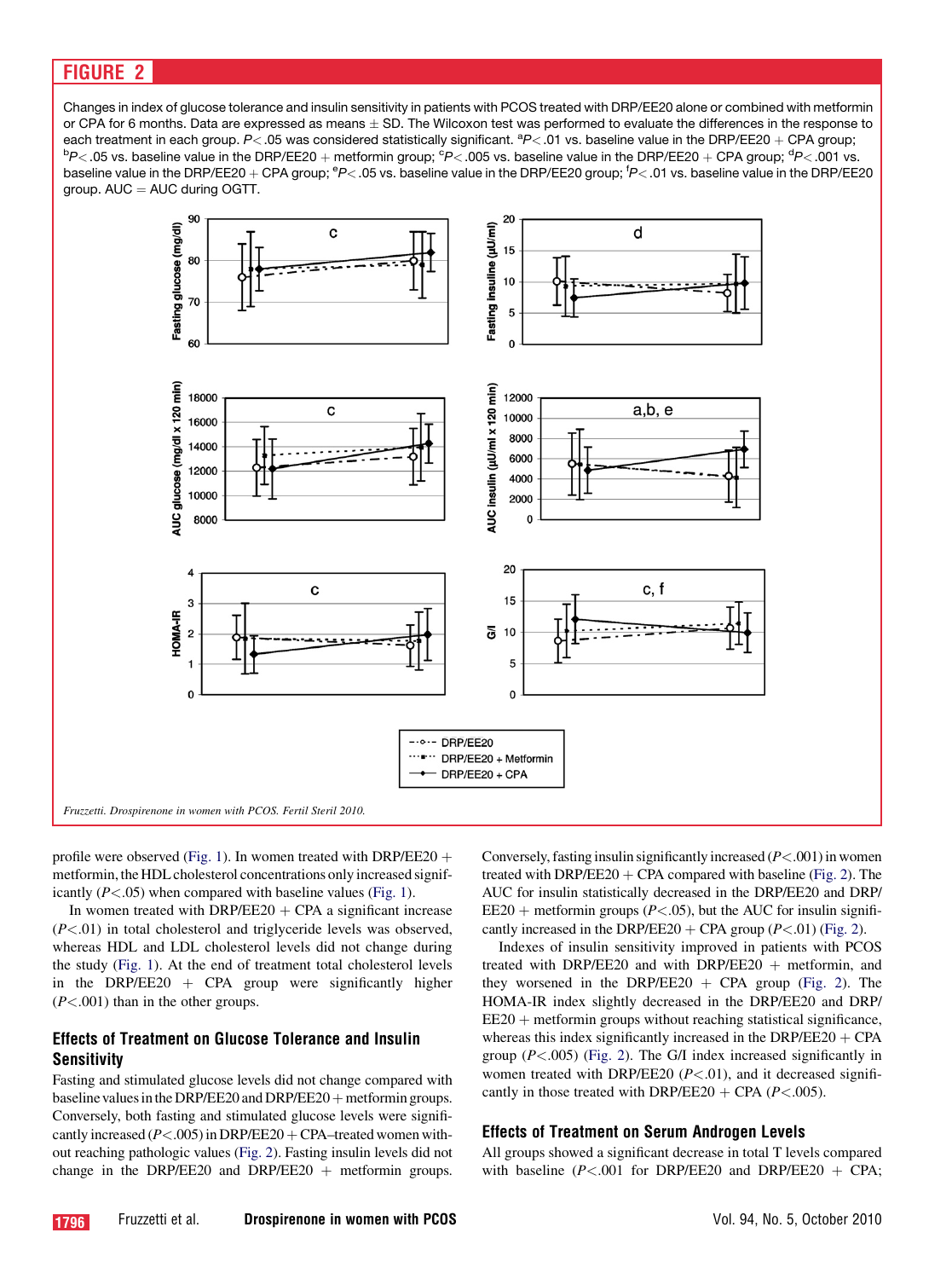## FIGURE 3

Changes in serum androgen profile of patients with PCOS treated with DRP/EE20 alone or combined with metformin or CPA for 6 months. Data are expressed as means  $\pm$  SD. The Wilcoxon test was performed to evaluate the differences in the response to each treatment in each group. *P<* .05 was considered statistically significant. <sup>a</sup>P< .01 vs. baseline value in the DRP/EE20  $+$  CPA group; <sup>b</sup>P< .05 vs. baseline value in the DRP/EE20  $+$  metformin group; <sup>c</sup>P< .005 vs. baseline value in the DRP/EE20  $+$  CPA group; <sup>d</sup>P< .001 vs. baseline value in the DRP/EE20  $+$ CPA group; <sup>e</sup>P<.05 vs. baseline value in the DRP/EE20 group; <sup>f</sup>P<.01 vs. baseline value in the DRP/EE20 group; <sup>g</sup>P<.001 vs. baseline value in the DRP/EE20 group; <sup>h</sup>P< 001 vs. baseline value in the DRP/EE20 + metformin group.



 $P<.05$  for DRP/EE20 + metformin) (Fig. 3). The SHBG levels significantly increased in all groups  $(P < 0.001)$ . As a consequence, the FAI was significantly reduced  $(P < 001)$  (Fig. 3).

Androstenedione levels were significantly reduced in all groups  $(P<.05$  in the DRP/EE20 and DRP/EE20 + metformin groups;  $P < 01$  in the DRP/EE20 + CPA group) (Fig. 3).

#### **DISCUSSION**

The present results show that DRP associated with 20  $\mu$ g EE is safe in nonobese hirsute patients with PCOS, showing overall beneficial effects on the metabolic profile. The most interesting finding is the lack of a negative impact on carbohydrate metabolism. Conversely, an improvement in insulin sensitivity was observed, as documented by the decrease in basal insulin and in the insulin response to an oral glucose load, leading to an amelioration of the index of insulin sensitivity. No deleterious changes in lipid metabolism were observed. Previous results obtained in 15 hirsute patients with PCOS treated with DRP (3 mg) combined with a higher dose of EE (e.g., 30  $\mu$ g) for 12 cycles showed that there was no negative impact on glycoinsulinemic homeostasis and a trend toward an improvement of lipid profile [\(22\)](#page-5-0). These results suggest that the use of DRP can reduce the metabolic concerns that are specific to women with PCOS, regarding the possible use of OCs in these women. Oral contraceptives containing  $30 \mu$ g or more of EE associated with second-generation progestins, such as levonorgestrel, decrease peripheral insulin receptors [\(25\)](#page-5-0) and induce subclinical abnormalities in carbohydrate metabolism [\(26, 27\).](#page-5-0) Oral contraceptives with third-generation progestins (desogestrel and gestodene, norgestimate) are considered more neutral [\(28–30\),](#page-5-0) but in some studies a decrease in insulin sensitivity has been reported [\(31–33\).](#page-5-0) The androgenic properties of all 19 nortestosterone derivatives may play a role in reducing insulin sensitivity [\(20, 34\).](#page-5-0) No negative changes or an improvement in insulin sensitivity with progestins with antiandrogenic activity have been documented by some investigators [\(31, 33\).](#page-5-0) Drospirenone is a unique progestin, being related to  $17\alpha$ -spironolactone rather than derived from 19-nortestosterone. It exhibits both antimineralcorticoid and antiandrogenic activity [\(20\)](#page-5-0). The antiandrogenic activity might explain the effect on insulin sensitivity. However, the antimineralcorticoid activity could also contribute to this effect. In fact, aldosterone induces insulin resistance through an inhibition of the biosynthesis and affinity of insulin receptors [\(35, 36\).](#page-5-0) Drospirenone is the only progestin with aldosterone antagonist activity [\(20\)](#page-5-0). On the basis of these data, it could be hypothesized that the improvement of insulin sensitivity observed in our study might be ascribed at least in part to the DRP–aldosterone antagonist activity per se. The lack of changes in body weight seems to exclude that a decrease in body weight explains our results. The addition of metformin to DRP does not modify the effects on insulin metabolism described in the group receiving only the pill. An increase in HDL cholesterol alone has been observed. In other words, metformin clearly does not outperform DRP/EE20 alone in improving insulin sensitivity. These observations further reinforce the contention that this combination is safe in terms of metabolic risk factors for cardiovascular disease. In contrast, the addition of CPA to DRP/EE20 completely abolishes these positive metabolic effects. In fact, the association of 12.5 mg/d CPA with DRP/EE20 decreases insulin sensitivity and glucose tolerance, along with an increase in triglyceride and total cholesterol levels. Different studies reported conflicting results on insulin sensitivity